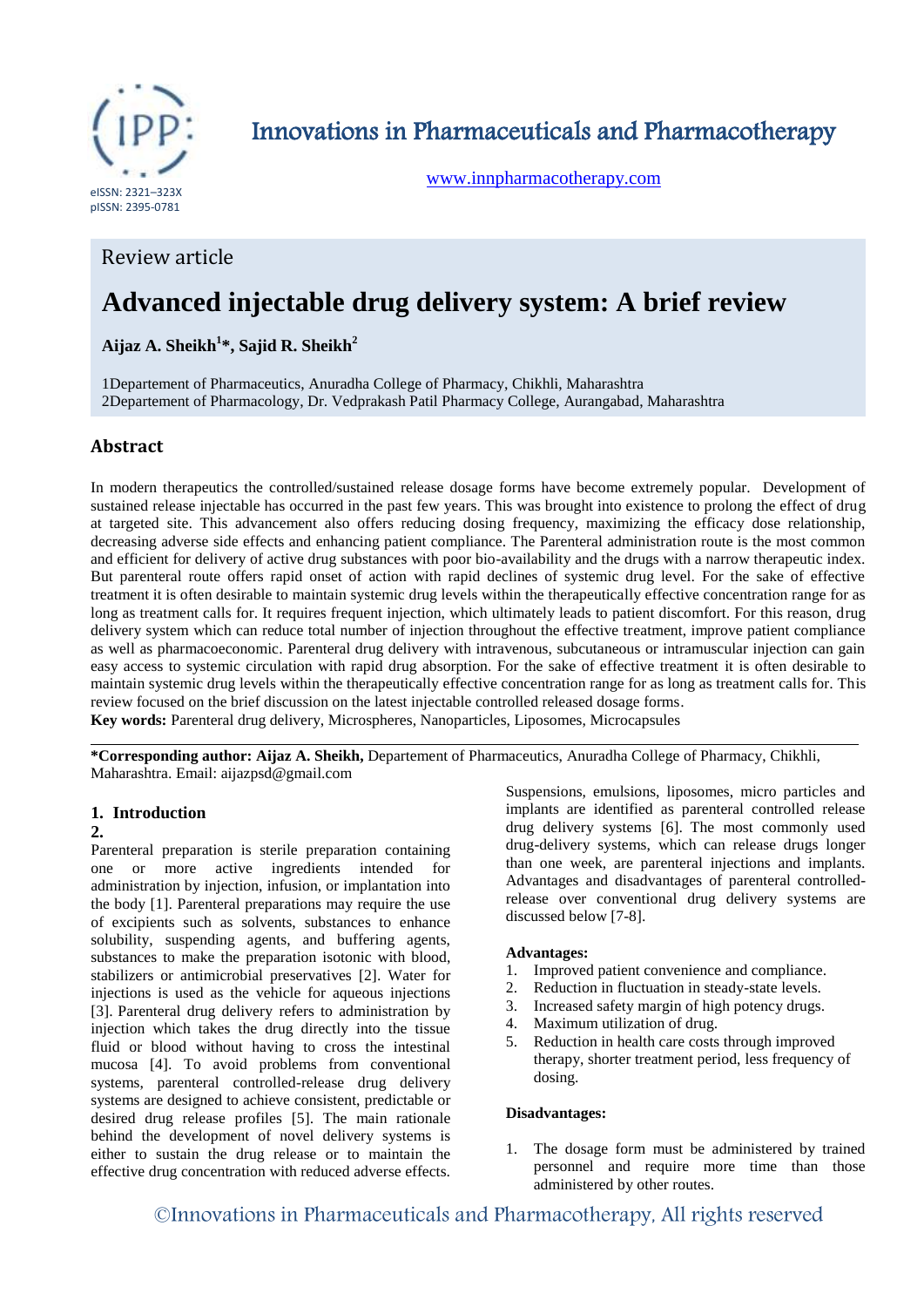- 2. Parenteral administration requires strict adherence to aseptic procedures, and some pain on injection is inevitable.
- 3. It is difficult to reverse its physiological effect.
- 4. The manufacturing and packaging requirements, parenteral dosage forms are more expensive than preparations of given by other routes.

#### **Classification of Parenteral Controlled Drug Delivery System** [9-11]**:**

- *A. Injectables*
	- 1. Solutions
	- 2. Colloidal Dispersions
	- 3. Microspheres
	- 4. Microcapsules
	- 5. Nanoparticles
	- 6. Niosomes
	- 7. Liposomes
	- 8. Resealed erythrocytes
	- 9. Polymeric Micelle
	- 10.In situ forming implants

# B. *Solid Implants*

- C. *Infusion Device*
	- 1. Osmotic Pumps (Alzet)
	- 2. Vapor Pressure Powered Pumps (Infusaid)
	- 3. Battery Powered

#### **Injectable suspension:**

To achieve a pharmaceutically acceptable suspension, injectable suspension should maintain their sterility, pyrogenicity, resuspendibility, syringe ability, stability and isotonicity [12]. They should be either being formulated as ready to use injection or as reconstitution prior to use. Suspensions should usually contain solids between 0.5- 5% having particle size less than 5 micrometer for I.M or S.C. administration. Probably the most important requirement for the parenteral suspension is a small and uniform particle size. Subcutaneous administration of a drug as an aqueous or oil suspension results in the formation of a depot at the injection site. The depot act as a drug reservoir, slowly releasing the drug continuously at a rate dependent upon both the intrinsic aqueous solubility of the drug and the dissolution of the drug particles into tissue fluid surrounding the drug particle in the subcutaneous tissue [13].

#### **Injectable solutions:**

Injectable solutions are available in two form i.e. aqueous and oil. In aqueous solutions viscosity of vehicle is increased, hence the diffusion coefficient of drug is reduced and localization of injected volume is achieved causing reduction in absorptive area. Gelling agents like aluminium monostearate is added in oil solutions. In oil solutions the drug release is controlled by partitioning of drug out of the oil in to the surrounding aqueous medium.

#### **Injectable emulsion:**

An emulsion is a thermodynamically unstable dispersion of two or more immiscible liquids stabilized by a surfactant or emulsifier coating the droplets and prevents coalescence by reducing interfacial tension or creating a physical repulsion between the droplets [14]. Mostly, injectable emulsions are oil-in-water emulsion. They are milky white in appearance and have an average globule size of 1 micrometer to 5 micrometer. The principal problem in the formulation of a parenteral emulsion is the attainment and maintenance of uniform oil droplets of 1to 5 microns in size as the internal phase [15]. The emulsion must be stable to autoclaving. Elevated temperature, however tend to produce coalescence of the dispersed phase, and excessive shaking has caused acceleration of rate of creaming. Emulsions are primarily used for parenteral nutrition and infused intravenously [16]. These are terminally sterilized with the sterilization cycle designed to maintain globule size distribution [17].

#### **Microspheres:**

It can be defined as the reservoir type system in which micron size (tiny particles) core material/internal phase (may be solid, liquid or gas as drug, cell, microorganism, proteins or peptides, enzymes, hormones etc.) is enclosed in a thin layer of wall/ shell material/external material (usually polymer) using a suitable microencapsulation method [18]. The most crucial factor in the design of injectable microspheres is the choice of an appropriate biodegradable polymer. The release of the drug molecule from biodegradable microspheres is controlled by diffusion through the polymer matrix and polymer degradation [19]. The nature of the polymer, such as composition of copolymer ratios, polymer crystallinity, glass-transition temperature, and hydrophilicity plays a critical role in the release process. Although the microspheres structure, intrinsic polymer properties, core solubility, polymer hydrophilicity, and polymer molecular weight influence the drug-release kinetics [20]. The possible mechanisms of drug release from microsphere are as follows: initial release from the surface, release through the pores, and diffusion through the intact polymer barrier, diffusion through a water swollen barrier, polymer erosion, and bulk degradation [21]. All these mechanisms together play a part in the release process [22].

#### **Microcapsules:**

Micro capsules are spherical particles containing drug concentrated in the center core. The coating material can be selected from a wide variety of natural and synthetic polymers. These are depending on the material to be coated. Nylon, dipolylactic acid, albumin, and cross linked starch are the examples of polymers used in preparation of micro capsules [23]. Microcapsules differ from microspheres in having a barrier membrane surrounding a solid or liquid core, which is an advantage in case of peptides and proteins. Microspheres can be used for chemoembolization of tumors in which the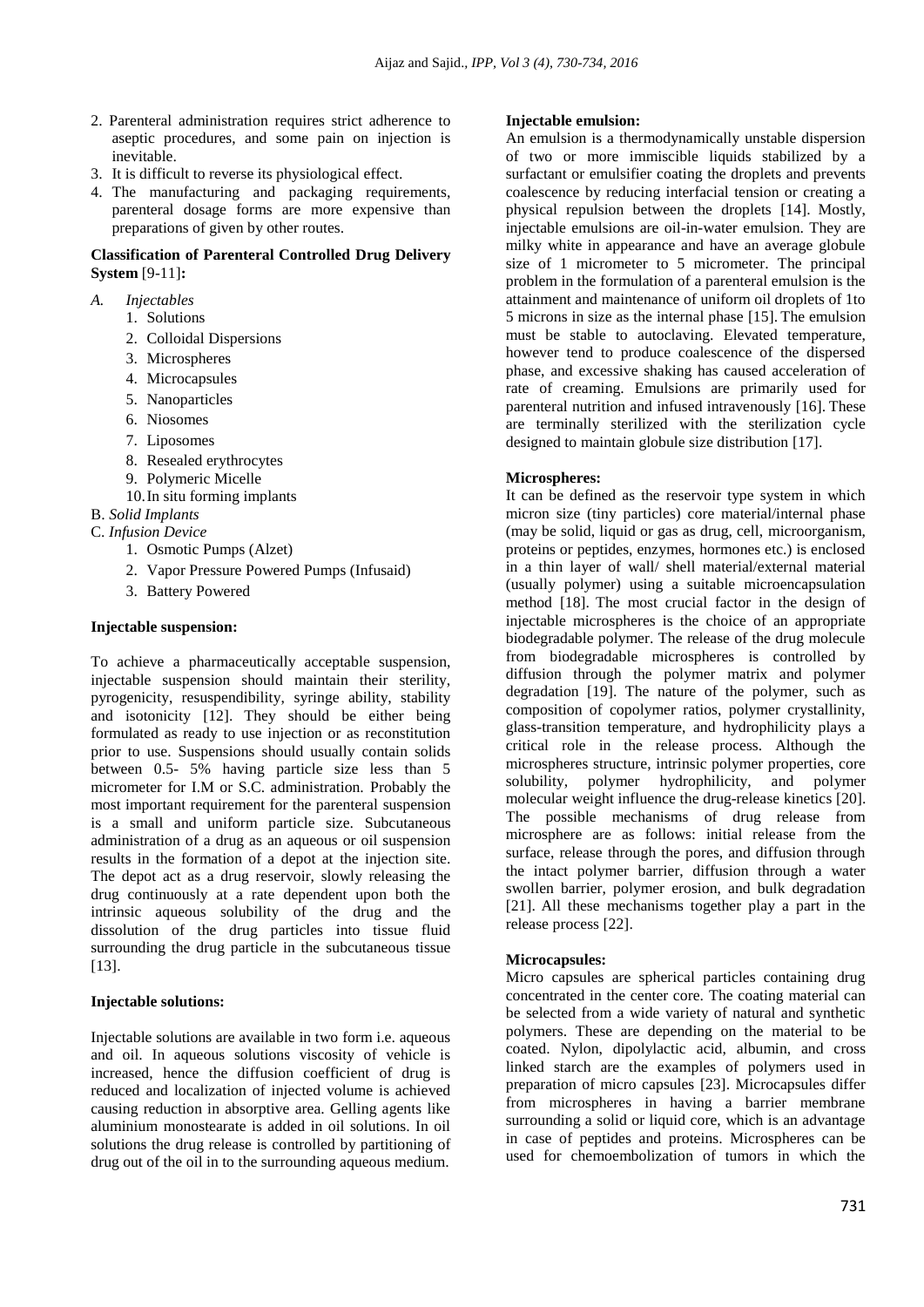vasculature is blocked while anticancer agent is released from the trapped microparticles [24].

### **Nanoparticles:**

These are solid, colloidal particles and consist of macromolecular materials [25-26]. Presently the polymeric nanoparticles are attracting much attention [27]. Their sizes can be easily optimized for penetrating through fine capillaries, crossing the fenestration into interstitial space, and efficient cellular uptake via endocytosis/ phagocytosis [28-29]. Furthermore, they can be equipped with a hydrophilic surface, for example, with a layer of poly(ethylene glycol) (PEG), to evade the recognition and subsequent uptake by the reticuloendothelial system (RES), and thus to have a circulation time that is long enough for passive accumulation in cancer tissues via the EPR effect [30- 31]. Injectable nanoparticulate dosage forms can be classified into three main categories: (i) crystalline drug nanosuspensions, wherein the drug is available in a stable crystalline form; (ii) polymeric nanoparticles, wherein the drug is encapsulated within a polymer matrix in an amorphous state; and (iii) solid lipid nanoparticles, wherein the drug is encapsulated within a lipid matrix in an amorphous state.

#### **Niosomes:**

Niosomes are the highly ordered vesicular structure with bilayer membrane made up of Non-ionic surfactant with or without incorporation of cholesterol [32-33].The closed bilayer vesicular structure of niosome, formed by the self assembling of non ionic surfactants in presence of aqueous media. Although they structurally similar to liposomes [34]. Niosomes consist of hydrophilic tails of monomers of surfactant shielded away from the central aqueous core and hydrophilic head zone. Addition of cholesterol in the formation of niosomes provided the rigidity to the bilayer and thus results in limited drug leakage from them [35]. These vesicles are generally referred to as second generation vesicles possessing improved chemical stability, better entrapment efficacy, enhanced penetration as well as lower production cost as compare to the liposomes. Targeted drug delivery can also be achieved by using niosomes as drug is directly delivered to the specific site where therapeutic effect is desired [36].

## **Liposomes:**

Liposomes are small, spherical, bilayer phospholipid vesicles. They are amphipathic in nature, so can transport both hydrophilic and hydrophobic drugs. They are extensively used as carrier for numerous cosmetic and pharmaceutical industries [37]. Because of their biocompatibility, biodegradability, low toxicity, and aptitude to trap both hydrophilic and lipophilic drugs and simplify site-specific drug delivery to tumor tissues, liposomes have increased rate both as an investigational system and commercially as a drug- delivery system. These microscopic vesicles comprising phospholipid bilayer, which when comes in contact of water, gets

hydrated and results in the formation of liposomes [38]. These lipid vesicles are composed of mainly phospholipid with or without using additives [39]. Liposomal encapsulation technology (LET) is the newest delivery technique used by medical investigators to transmit drugs that act as curative promoters to the assured body organs [40]. Liposomes have an ability to protect the encapsulated drug from external environment, exhibits sustained release of drug [41]. Liposome technology has been hindered by problems including purity of lipid components, possible toxicity, vesicle heterogeneity and stability, excessive uptake and manufacturing or shelf-life difficulties [42].

## **Resealed Erythrocytes:**

Red blood cells (RBCs) have been studied the most of all the cellular drug carriers [43]. When RBCs are placed in a hypotonic medium, they swell, leading to rupture of the membrane and formation of pores [44]. Resealed erythrocytes are biodegradable and nonimmunogenic [45]. They can be modified to change their resident circulation time, depending on their surface; cells with little surface damage can circulate for a longer time. The entrapped drug is shielded from immunological detection and external enzymatic degradation. In resealed erythrocytes entrapment of wide variety of chemicals are possible, released with zero order kinetic [46]. Resealed erythrocytes offers prolong systemic activity of drug by residing for longer time in the body. Antineoplastic drugs such as methotrexate, bleomycin, asparginase and adiramycin have been successfully delivered by erythrocytes [47].

#### **In Situ Forming Implants:**

In situ forming implants based on a drug containing polymer semi solid or solution, which after entering into the body undergo chemical or physical change to form a unit implant for the controlled drug delivery [48]. Injectable in situ forming implants are classified into five categories, according to their mechanism of depot formation as follows [49]:

#### **1) Thermoplastic pastes**

Polymers with low melting point can be instilled into body as a melt and form depot upon cooling to the body temperature. The melting point or glass transition temperature of the polymers should fall in range from 25- 65 °C and the intrinsic viscosity of the polymers should be in range from 0.05 to 0.8 dl/g (25  $\degree$ C). Before injecting into body, the polymers are gently heated above their melting point. The drug is admixed with molten polymers without application of solvents. Original theroplastic pastes are formulated from monomers such as D, Llactide, glycolide, dioxanone, ε-caprolactone, trimethyl carbonate [50]. The admixing of drug in this system can be achieved by simple mixing at room temperature without using any organic solvent.

#### **2) In situ cross linked systems**

The formation of solid polymers or gels is achieved by in situ cross-link of the introduced macromers. It is initiated by the reaction involving photon absorption or ionic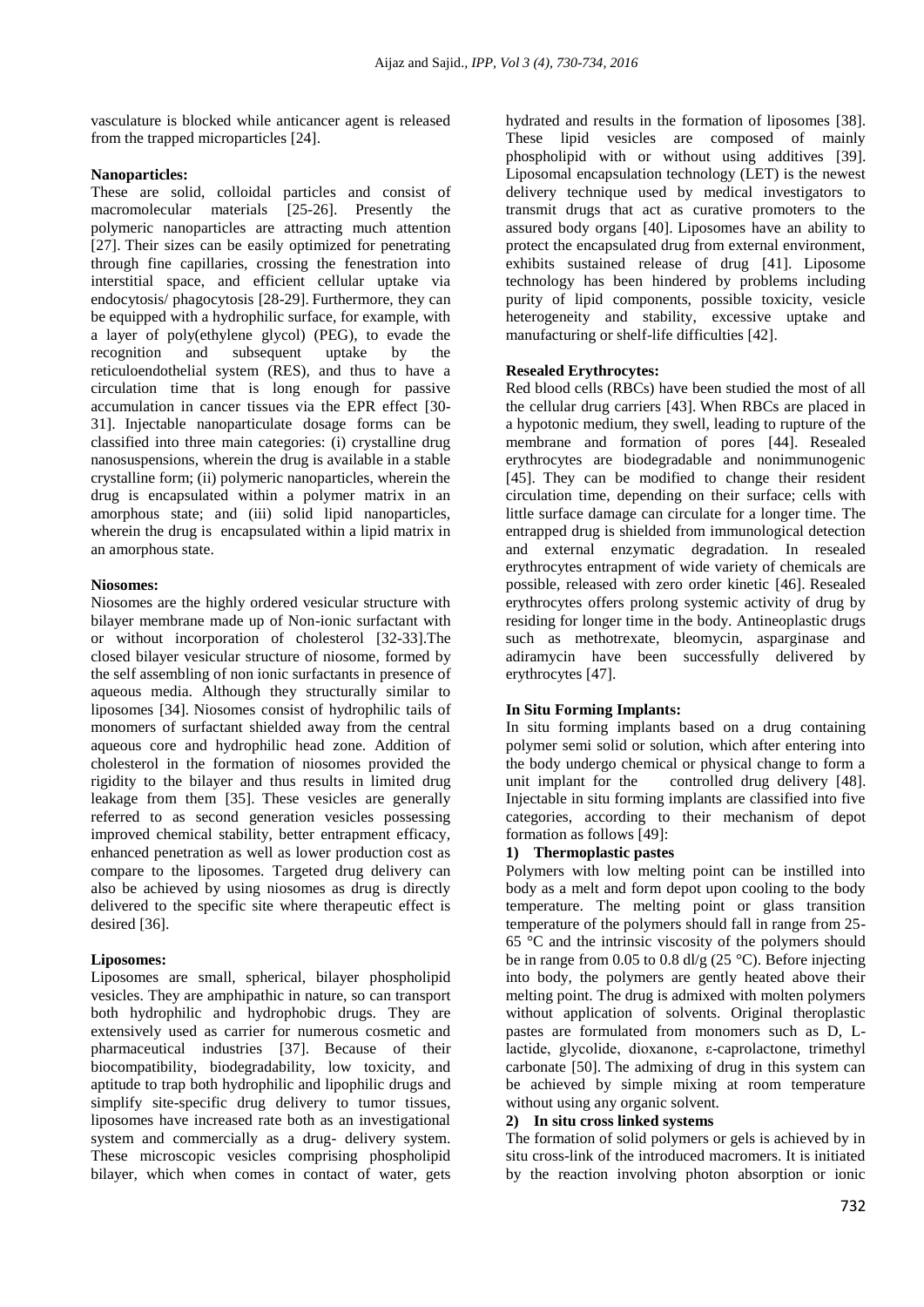interaction between multivalent anions and cation macromers. The advantage of this system involves rapid polymerization rates at physiological temperature due to photo initiated reaction.

#### **3) In situ solvent removal system**

The method of in situ solvent removal systems depends on the phenomena of solute precipitate from the solution by solvent removal. It could be further classified into three techniques.

## i. Atrigel

ii. Alzamer (base on biodegradable PLA/PLGA polymer)

iii. Saber (uses non-polymer sucrose acetate isobutyrate as drug carrier)

#### **4) Thermally induced gelling system**

This system is based on polymers that undergo abrupt changes in solubility in response to the variation in environment temperature. Triblock copolymer PEG-PLA-PEG has been also applied in thermally gelling system and are claimed to have good biodegradability and biocompatibility. The aqueous solution of polymer have low viscosity at room temperature but once enters the body, it turns into a gel with very high viscosity. However, similar to other gel forming system, when a polymer undergoes gelation, it contracts and reduces its volume. This lead to diffusion of encapsulated drug out of the gel and hence a high initial release [51].

#### **5) pH induced gelling system**

Acidic solutions of chitosan when subjected to alkaline pH form viscous gels. The in situ gel formation has been employed for controlled delivery of several drugs via oral or parenteral routes. A polymer complex of polyethylene (PEG) and polymethacrylic acid (PMA) or polyacrylic acid (PAA) has also been known as a pH sensitive gelling system [52].

#### **Conclusion**

Targeted and controlled drug release is an effective approach in avoidance of hepatic first pass metabolism, rapid onset of action, better patient compliance, enhancement of bioavailability etc. Hence there is a need to develop novel drug delivery systems in order to achieve better drug performance.

#### **Reference**

- [1] Sudhakar M, Kancharla R, Rao VU, 2013, A review on sustained release injectable depot drug delivery systems, An International Journal of Advances in Pharmaceutical Sciences, 4; 142-158.
- [2] Bari H, 2010, A prolonged release parenteral drug delivery system -an overview, International Journal of Pharmaceutical Sciences Review and Research,  $3:1-11$ .
- [3] Nikita PK, Vipul DP, Himanshu KS, Girish KJ, 2015, Sustained release injectable formulations: Its rationale, recent progress and advancement, World Journal of Pharmacy and Pharmaceutical Sciences, 4; 702-722.
- [4] Parashar T, Singh V, Singh G, Tyagi S, Patel C, Gupta A, 2013, Novel oral sustained release

technology: A concise review, International Journal of Research and Development in Pharmacy and Life Sciences, 2; 262-269.

- [5] Patel RR, Patel JK, 2010, Sustained release drug delivery system: a modern formulation approach novel technologies of oral controlled release drug delivery system, Systematic Reviews in Pharmacy, 1; 128-132.
- [6] Kalyani M, Surendra P, Sirisha V, 2013, Parenteral controlled drug delivery system, International Journal of Research in Pharmaceutical and Nano Sciences, 2; 572-580.
- [7] Tejashree A. Ghadge, Sagar D. Chavare, Ajit Kulkarni, Shruti Kamble, 2014, A review on parenteral implant, International Journal of Research and Reviews in Pharmacy and Applied science, 4;1056-1072.
- [8] Ummadi S, Shravani B, Raghavendra Rao NG, Reddy SM, Nayak SB, 2013, Overview on controlled release dosage form, International Journal of Pharma Sciences,  $\frac{3}{258}$ -269.
- [9] Hollister LE, 1989, Site-specific drug delivery to central nervous system. Neurobiology Aging, 10; 628- 631.
- [10] Jantzen GM, Robinson JR, 1995, Sustained and controlled-release drug delivery systems. In: Banker GS, Rhodes CT. Modern Pharmaceutics;  $3<sup>rd</sup>$  ed. New York: Revised and Expanded Drugs and The Pharmaceutical Sciences, 575-609.
- [11] Bechgaard H, Nielson GH, 1978, Controlled release multiple units and single unit dosage, Drug Dev and Ind Pharm, 4; 53-67.
- [12] Quay JF, Stucky JF, 1989, Non aqueous cephalosporin suspension for parenteral Administration, J Pharm Sci, 11;1602-1606.
- [13] Patel RM, 2010, Parenteral suspension: an overview, International Journal of Current Pharmaceutical Research, 2; 4-13.
- [14] Collins LC, Lyons GRT, Bartholow LC, 1990, Parenteral emulsion for drug delivery, Advanced Drug Delivery Reviews, 5; 189-208.
- [15] Wanten Gj, Calder PC, 2007, Immune modulation by parenteral lipid emulsion, Amj J Clin Nutr, 85; 1171-84.
- [16] Alison GF, 1999, Top ten considerations in the development of parenteral emulsions, Pharmaceutical Science & Technology Today, 2; 134-143.
- [17] Abhijit AD, Nagarseneker MS, 2008, Parenteral microemulsion: An overview, International Journal of Pharmaceutics, 355; 19-30.
- [18] Avalier M, Benoit JP, Thies C, 1986, The formation and characterization of hydrocortisoneloaded poly-lactide) microspheres, J Pharm Pharmacol, 38; 249-53.
- [19] Sinha V, Trehan A, 2003, Biodegradable microspheres for protein delivery, J Control Release, 90; 261-280.
- [20] Chen L, Apte RN, Cohen S, 1997, Characterization of PLGA microsphere for the controlled delivery of IL-1 for tumor immunotherapy, J Control Release, 43; 261-272.